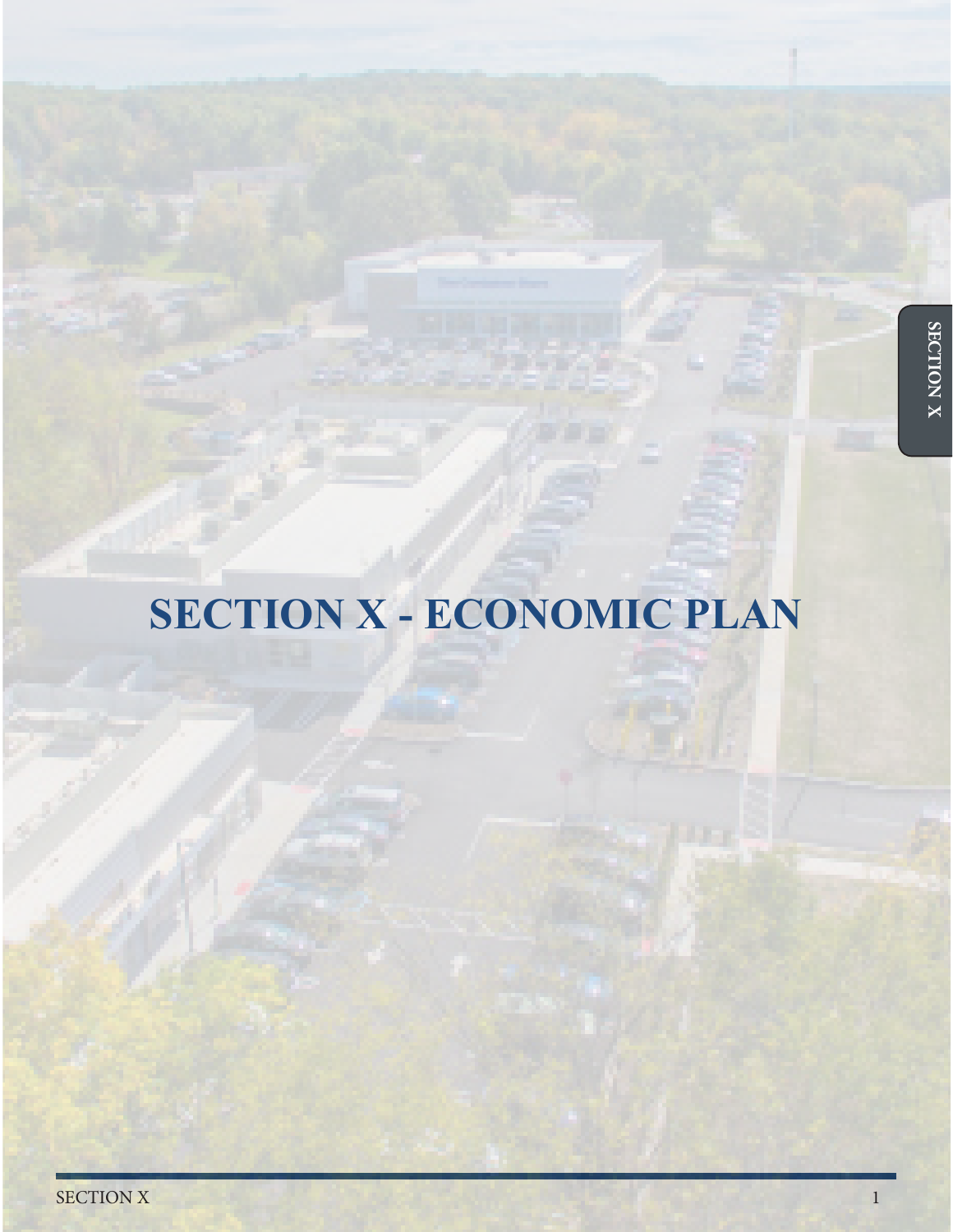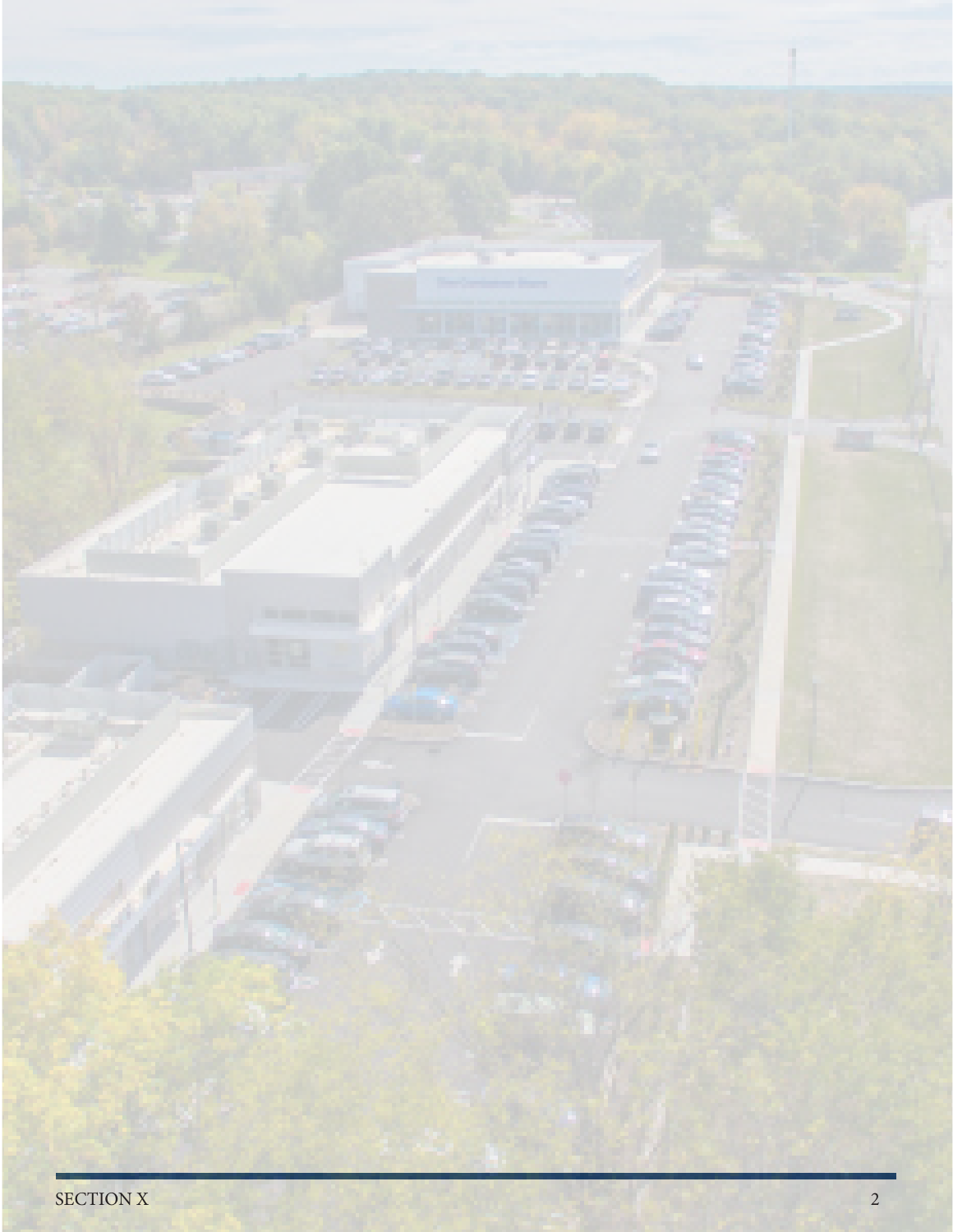## **SECTION X - ECONOMIC PLAN**

The economic development of Livingston reflects the socio-economic make-up of its residents and those of surrounding communities, and the economic need to be served. Livingston is a great place to live or to operate a business – with excellent schools, a skilled labor force, a full range of services, and a professional local government that is supportive of business needs.

The objective of this Economic Plan Element is to promote identification of business and occupational trends and actions or programs that will maintain or improve the business climate within the Township. Livingston is growing at a healthy pace and maintaining its place as a major influence in Essex County. This Economic Plan considers data for Essex County and Morris County as well as for the Township itself.

2015 Census Bureau data estimated the Township population as 29,674. Comparative data is shown in Table X-I.

| <b>Table X-I</b>                      |                   |                     |                      |  |
|---------------------------------------|-------------------|---------------------|----------------------|--|
| <b>Population</b>                     | <b>Livingston</b> | <b>Essex County</b> | <b>Morris County</b> |  |
| 17 years & older                      | 22,118            | 797,434             | 365,030              |  |
| In Labor Force                        | 13,724            | 370,933             | 252,892              |  |
| Percentage of Labor<br>Force Employed | 98.59%            | 98.76%              | 96.36%               |  |
| Median Household<br>Income            | \$137,665         | \$44,944            | \$77,340             |  |

The nature and number of business establishments in the Township have been fairly stable. Table X-II shows the 2012 Census Bureau data on establishments and employees in the Township.

Table X-II shows that the five leading types of business, in descending order of magnitude are Administrative & Support, Health Care & Social Assistance, Retail Trade, Information, and Professional, Scientific and Technical Services. That data does not distinguish between employees who are residents working in town and those persons who commute to places of work within the Township.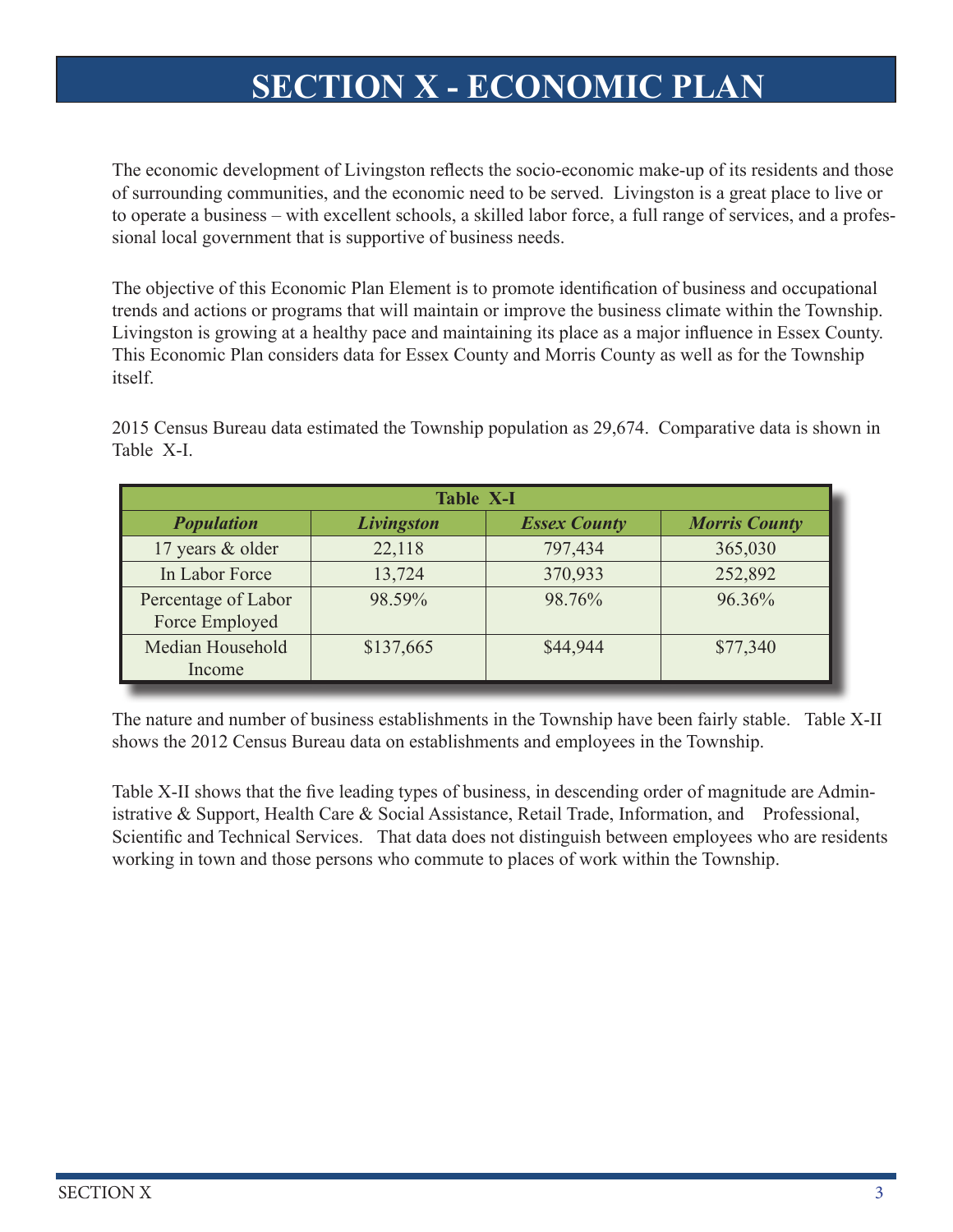| <b>Table X-II</b>                                                            |                       |                  |  |  |
|------------------------------------------------------------------------------|-----------------------|------------------|--|--|
| <b>Total Establishments and Numbers of Employees (U.S. 2012 Census Data)</b> |                       |                  |  |  |
| <b>Type</b>                                                                  | <b>Number of</b>      | <b>Number of</b> |  |  |
|                                                                              | <b>Establishments</b> | <b>Employees</b> |  |  |
| Manufacturing                                                                | 14                    | 243              |  |  |
| <b>Wholesale Trade</b>                                                       | 48                    | 318              |  |  |
| <b>Retail Trade</b>                                                          | 195                   | 2588             |  |  |
| Transportation & Warehousing                                                 | 10                    | 39               |  |  |
| Information                                                                  | 16                    | 2499             |  |  |
| Finance & Insurance                                                          | 96                    | 2499             |  |  |
| Real Estate sales, rental and leasing                                        | 52                    | 499              |  |  |
| Professional, scientific and technical services                              | 213                   | 1458             |  |  |
| Administration, Support, Waste Management &<br><b>Remediation Services</b>   | 69                    | 3321             |  |  |
| <b>Educational Services</b>                                                  | 26                    | 212              |  |  |
| Health Care & Social Assistance                                              | 243                   | 2649             |  |  |
| Accommodation & Food Services                                                | 79                    | 1336             |  |  |
| Other Services (except public administration)                                | 79                    | 583              |  |  |

The Census Bureau data in Table X-III shows the employment distribution, in descending order, of Livingston residents whether they work within the Township or elsewhere.

| <b>Table X-III</b>                               |        |  |  |
|--------------------------------------------------|--------|--|--|
| <b>Livingston Residents Employment</b>           |        |  |  |
| Sales, Office, Administrative Support            | 25.15% |  |  |
| Production, Transportation, Material Moving      | 22.70% |  |  |
| Management, Business, Finance                    | 9.54%  |  |  |
| Construction, Extraction, Maintenance/Repair     | 8.79%  |  |  |
| Food Preparation & Serving                       | 5.33%  |  |  |
| <b>Building Maintenance</b>                      | 4.73%  |  |  |
| <b>Education</b> , Library                       | 4.16%  |  |  |
| <b>Healthcare Support</b>                        | 4.02%  |  |  |
| Engineering, Computers, Science                  | 3.50%  |  |  |
| <b>Personal Care</b>                             | 3.48%  |  |  |
| <b>Healthcare Practitioners &amp; Technology</b> | 3.04%  |  |  |
| <b>Community, Social Services</b>                | 1.79%  |  |  |
| Arts, Design, Media, Sports, Entertainment       | 1.47%  |  |  |
| Firefighters, Law Enforcement                    | 1.40%  |  |  |
| Legal                                            | 0.78%  |  |  |
| Farming, Fishing, Forestry                       |        |  |  |